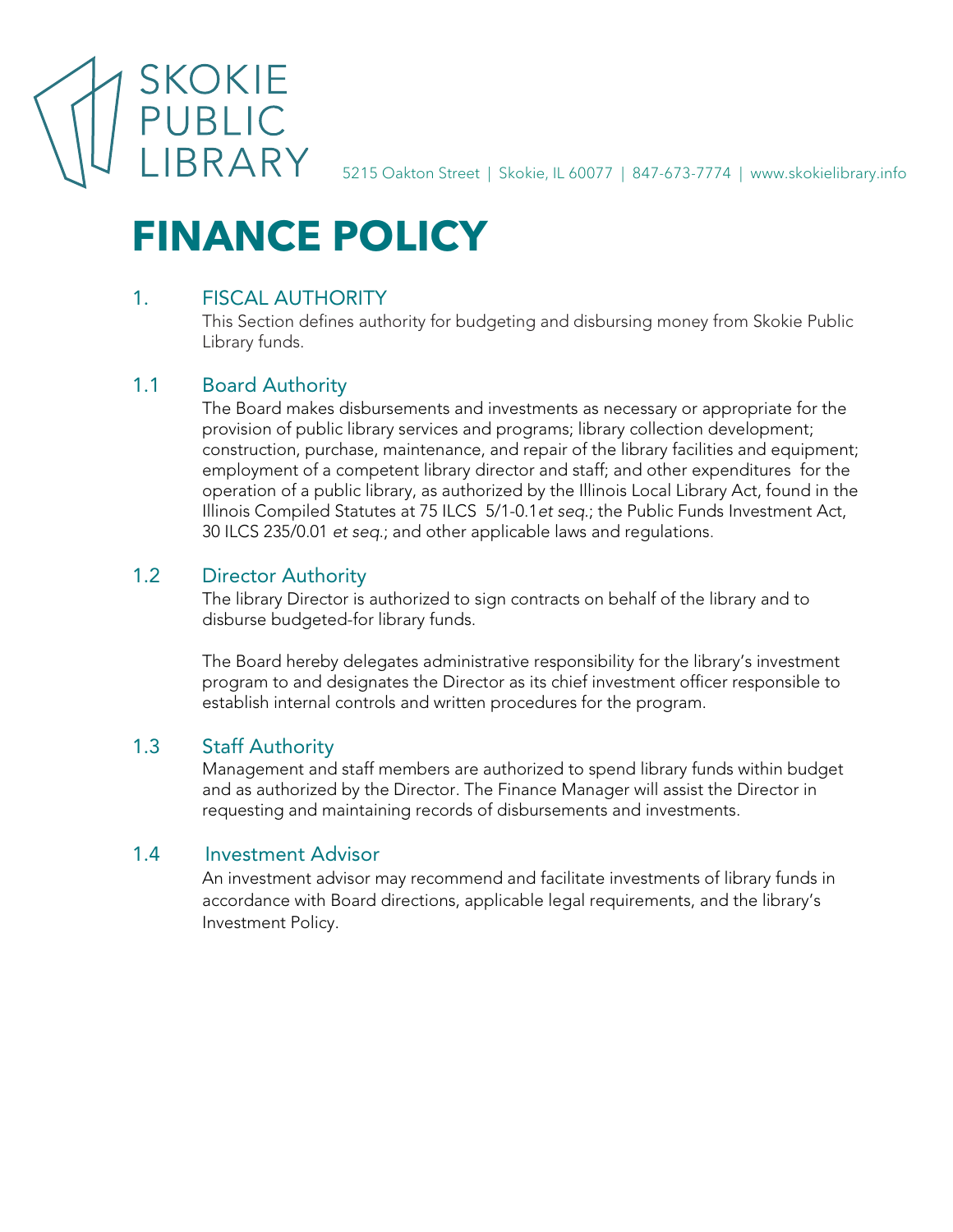## 2. BUDGETING, PURCHASING, AND DISBURSEMENTS

This Section prescribes procedures for budgeting, purchasing, and disbursing money from library funds.

## 2.1 Budgeting

The Director and staff shall annually prepare a tentative operating budget for the upcoming fiscal year. The Director will present the tentative annual operating budget to the Board at regularly scheduled public meetings starting in January of each year. The Board shall adopt the final budget in April of each year. After adoption of the budget, the Director may make purchases according to the spending plan indicated in the budget without specific approval for each purchase, provided that the expenditures are within limits allowed by Section 2.2 of this Policy.

On a monthly basis, the Director shall present reports on library operations to the Board. These reports include such areas as finance, library usage, matters of personnel, collection development, and programming in addition to any other relevant and pertinent information.

The library shall maintain adequate records of library operations in a manner easily understood by the public as well as the Board and Director. This record of library operations is presented at each monthly meeting of the Board and shall clearly indicate the financial position of the library. In addition to the general financial position of the library, this record shall report the current position of each budgetary line item including budgeted amount and monthly and year-to-date expenditures.

# 2.2 Purchasing

The provisions of this Section 2 apply to all purchases and commitments requiring an expenditure of funds under the control of the Board.

Purchases of goods or services should be considered on an annual basis or other shorter intervals as appropriate, and similar types of goods and services should be grouped reasonably together for consideration, for purposes of applying this Section.

Purchases of routine operating supplies, other goods, and services are authorized for purchase through the Board's approval of the annual budget. The Director may expend, or commit to expend, a sum not to exceed \$10,000 without prior Board approval, provided such action will not cause the total expenditure to exceed the amount authorized for the annual budget.

# 2.2.1 Bidding of Purchases

Competitive bidding is required for contracts for the purchase of goods and services in amounts exceeding \$25,000, and shall be awarded to the lowest responsible bidder considering the applicable criteria listed in this Section, provided that contracts, which by their nature are not adapted to award by competitive bidding, are not subject to competitive bidding. These include:

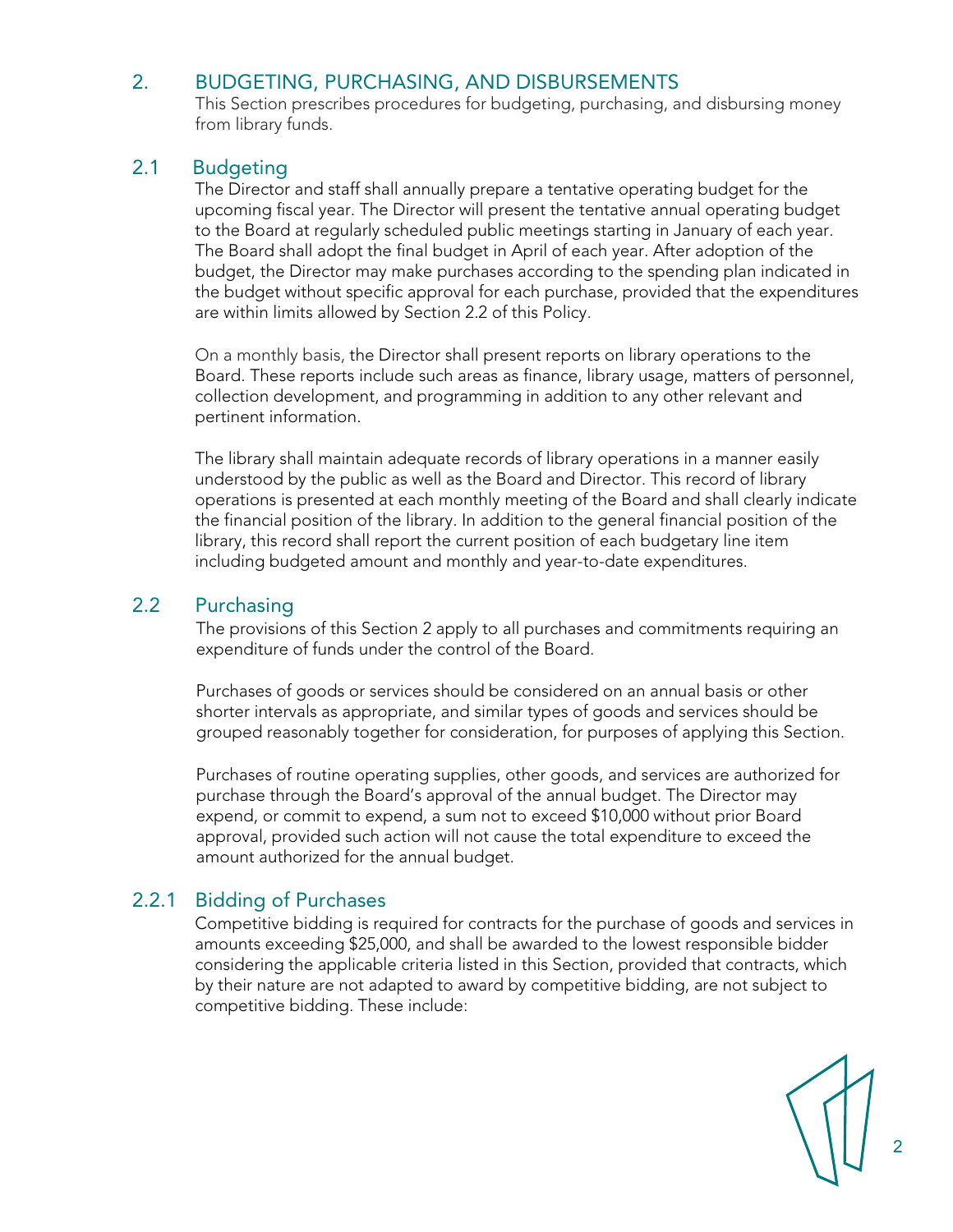- 1. Contracts for the services of individuals possessing a high degree of professional skill where the ability or fitness of the individual plays an important part;
- 2. Contracts for the maintenance or servicing of, or provision of repair parts for, equipment which contracts are made with the manufacturer or authorized service agent of that equipment, when the manufacturer or authorized service agent can best perform such services or provide such parts;
- 3. Purchases and contracts for the use, purchase, delivery, movement, or installation of data processing equipment, software, or services and telecommunications and interconnect equipment, software and services;
- 4. Contracts for duplicating machines and supplies;
- 5. Contracts for goods or services procured from another governmental agency;
- 6. Purchases of equipment previously owned by some entity other than the library itself;
- 7. Contracts for goods or services which are economically procurable from only one source, such as for the purchase of magazines, books periodicals, pamphlets, and reports;
- 8. Contracts for emergency expenditures, when the same are approved by 3/4 of the members of the Board.

Solicitation for bids shall conform to applicable Illinois law and shall be conducted as follows:

- 1. A legal notice announcing a "call for bids" shall be published in at least one local newspaper at least once. In its discretion, the Board may select additional newspapers or other publications in which to place such advertisements.
- 2. The call for bids shall describe in detail the required qualifications for contractors or suppliers, specifications of the goods or services to be purchased, terms of delivery, draft of the contract (if applicable), need for performance bond (if applicable), whether samples are required, the form in which and the date and time by which bids must be submitted, any other conditions, and the time and place for opening bids.

#### 2.2.2 Price Quotations

Purchases of goods or services with an aggregate cost exceeding \$3,000 but less than \$25,000 shall be made based on at least three quotations from the most qualified suppliers, all to the extent practicable in the circumstances. The most qualified supplier will be determined using the applicable criteria listed in this Section.

#### 2.2.3 Discretionary Purchases

The purchase of goods used by the library on a regular basis shall be exempt from the requirement of price quotations when the cost of the purchase is less than \$3,000.

3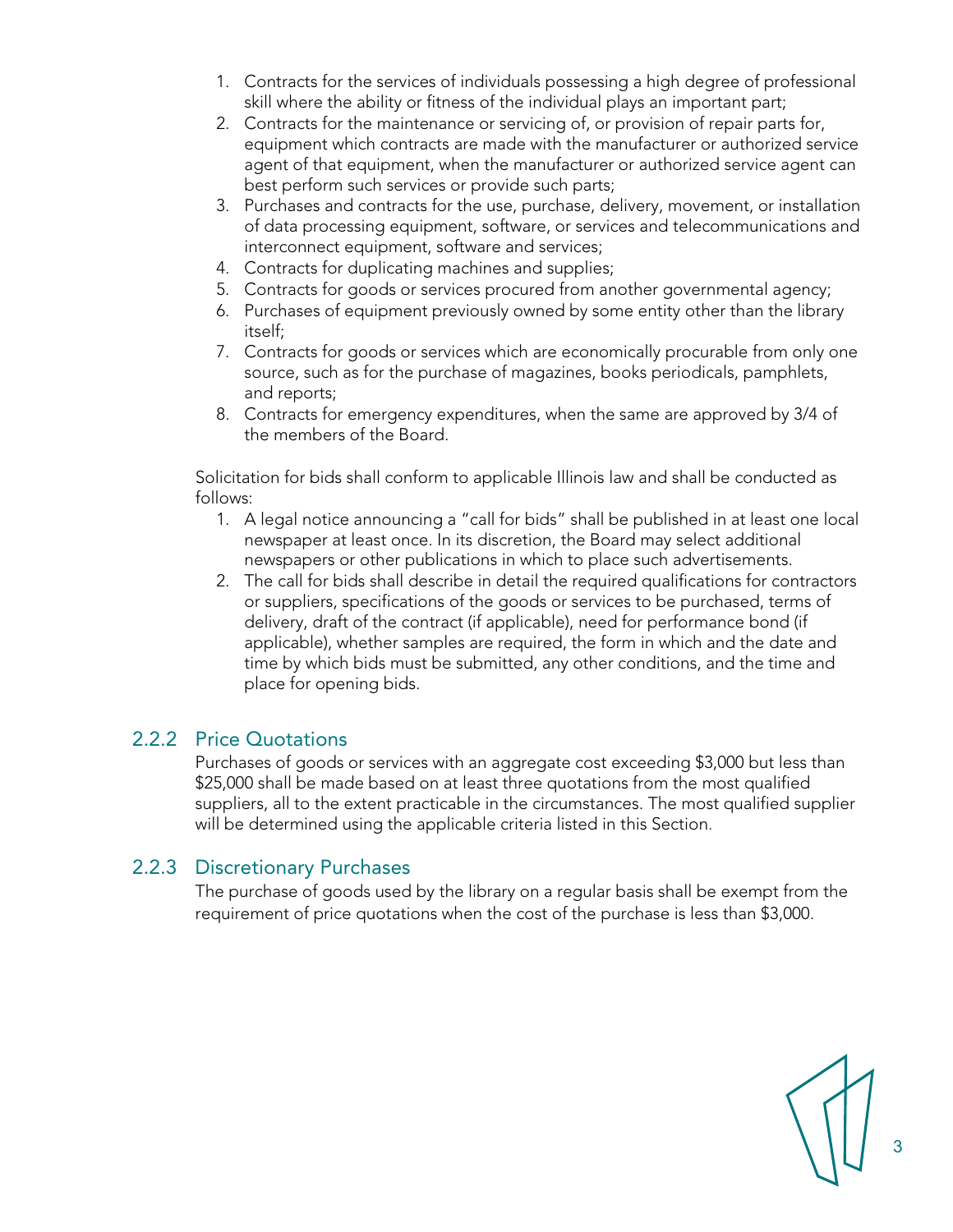# 2.2.4 Qualifications of Contractors and Suppliers

It is the intent of the library to award contracts only to contractors or suppliers who furnish satisfactory evidence that they have the requisite capital, experience, ability, organization, and staffing to successfully perform and complete the work within the time set forth in the specifications. The library shall consider the following criteria:

- 1. Ability, capacity and skill of the contractor or supplier to perform the contract;
- 2. Whether the contractor or supplier has performed work similar to that required under the contract within the past three years;
- 3. Whether the contractor or supplier has the organization and staffing to successfully perform the contract within the time specified and without delay or interference;
- 4. Character, integrity, reputation, judgment, experience and efficiency of the contractor or supplier;
- 5. Quality of the contractor or supplier's performance of previous contracts;
- 6. The contractor or supplier's safety record, including OSHA citations, in the past three years;
- 7. Previous and existing compliance by the contractor or supplier with laws and ordinances relating to public bidding generally and to this contract in particular;
- 8. Sufficiency of the contractor or supplier's financial resources and ability of the contractor or supplier to perform the contract in particular;
- 9. Information the library obtains from references supplied by the contractor or supplier, or from inquiries by library as to prior work performed by the contractor or supplier;
- 10. A pre-award interview may be required at which the contractor or supplier would present its qualifications and project team and discuss this project with the library;
- 11. Any other factor that the library may legally consider in determining the proposal that is in the best interests of the library.

#### 2.3 Travel Reimbursement

Procurement of travel, lodgings and meals by Board members and library staff related to official library business shall be done in compliance with the library's Policy to Regulate Reimbursement of Travel, Meal, and Lodging Expenses adopted in January 2017, incorporated herein by reference.

#### 2.4 Warrants

The Business Office issues payments to library vendors for goods and services on a weekly basis. The Board President and the Village of Skokie Finance Director are authorized signatories.

The Business Office prepares a monthly list of paid bills that includes the names of vendors, amounts paid, and check numbers sorted by budget account number. The list of paid bills is presented to the Board for approval at each regular Board Meeting.

4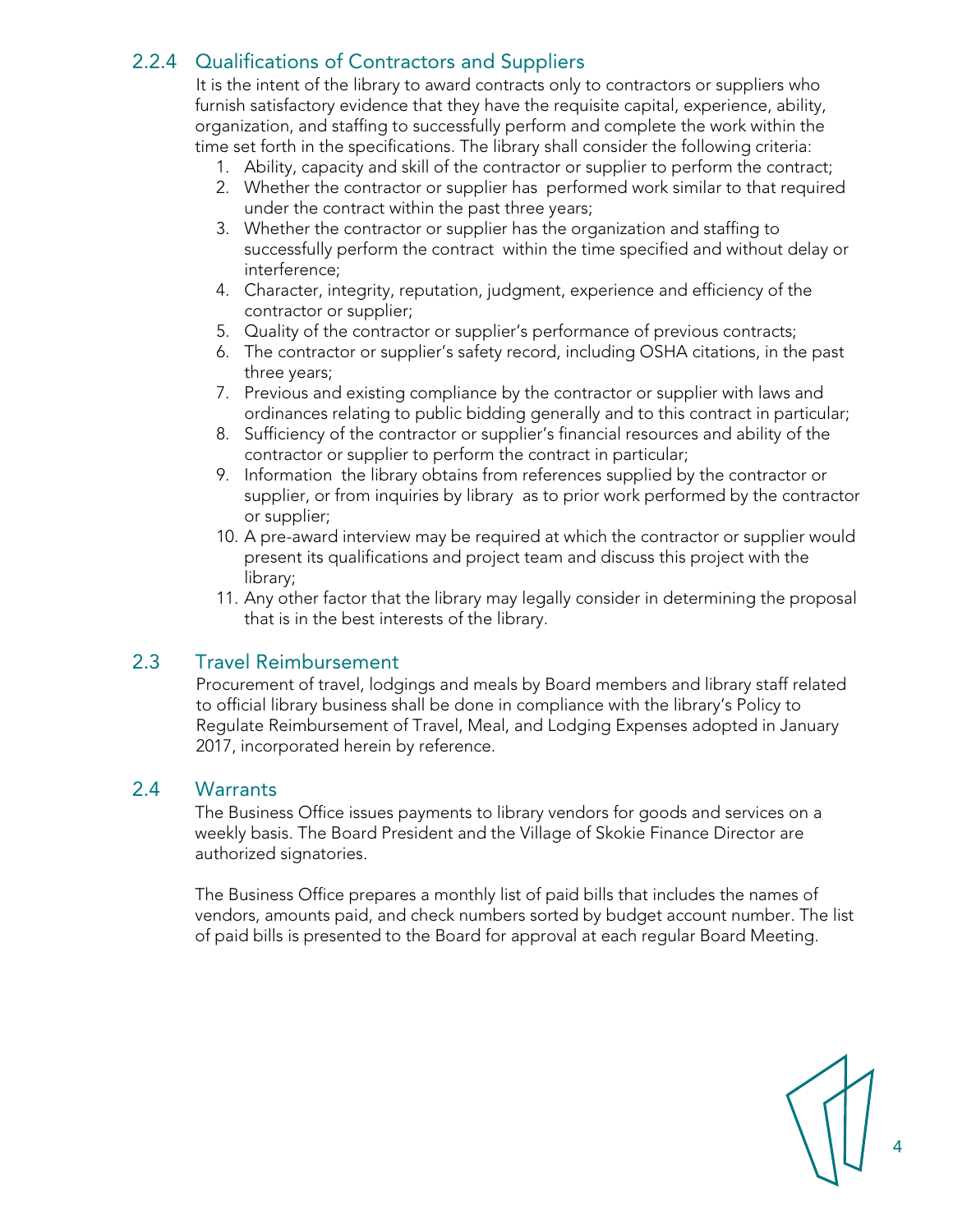# 3. CORPORATE CREDIT CARD

Staff members to whom the library issues corporate credit cards are to be used only by the staff member to whom the card was issued, and only for the purchase of goods or services for official library business. Cards are issued to the following staff members: Director, Administrative Assistant to the Director, Accounts Payable & Purchasing Assistant, and Acquisitions Supervisor.

For all credit card purchases made, the staff member should submit documentation in the form of receipts detailing the vendor, goods or services purchased and their cost, date of purchase, and budget account code from which the bill should be paid, as well as the manager's signature. This documentation should be submitted to the Finance Manager monthly for reconciliation. Staff members issued a Skokie Public Library credit card will be held individually responsible for its correct use and for prompt documentation of their credit card transactions.

Any changes to the staff member's credit card number, expiration date, or 3-digit code shall be reported to the Finance Manager upon receipt of new card, and will be updated on the library's listing of cards.

The staff member issued a credit card is responsible for its protection and custody, and shall immediately notify the issuing bank and library Administration if the credit card is lost, stolen, or used by unauthorized person.

The library's credit cards are not debit cards, and are not to be used for the withdrawal of cash.

All credit cards issued to staff shall be returned immediately upon request or termination of employment to the library. Any misuse of a library credit card shall result in revocation of the credit card, and at the discretion of the Director, disciplinary measures, up to and including termination of employment.

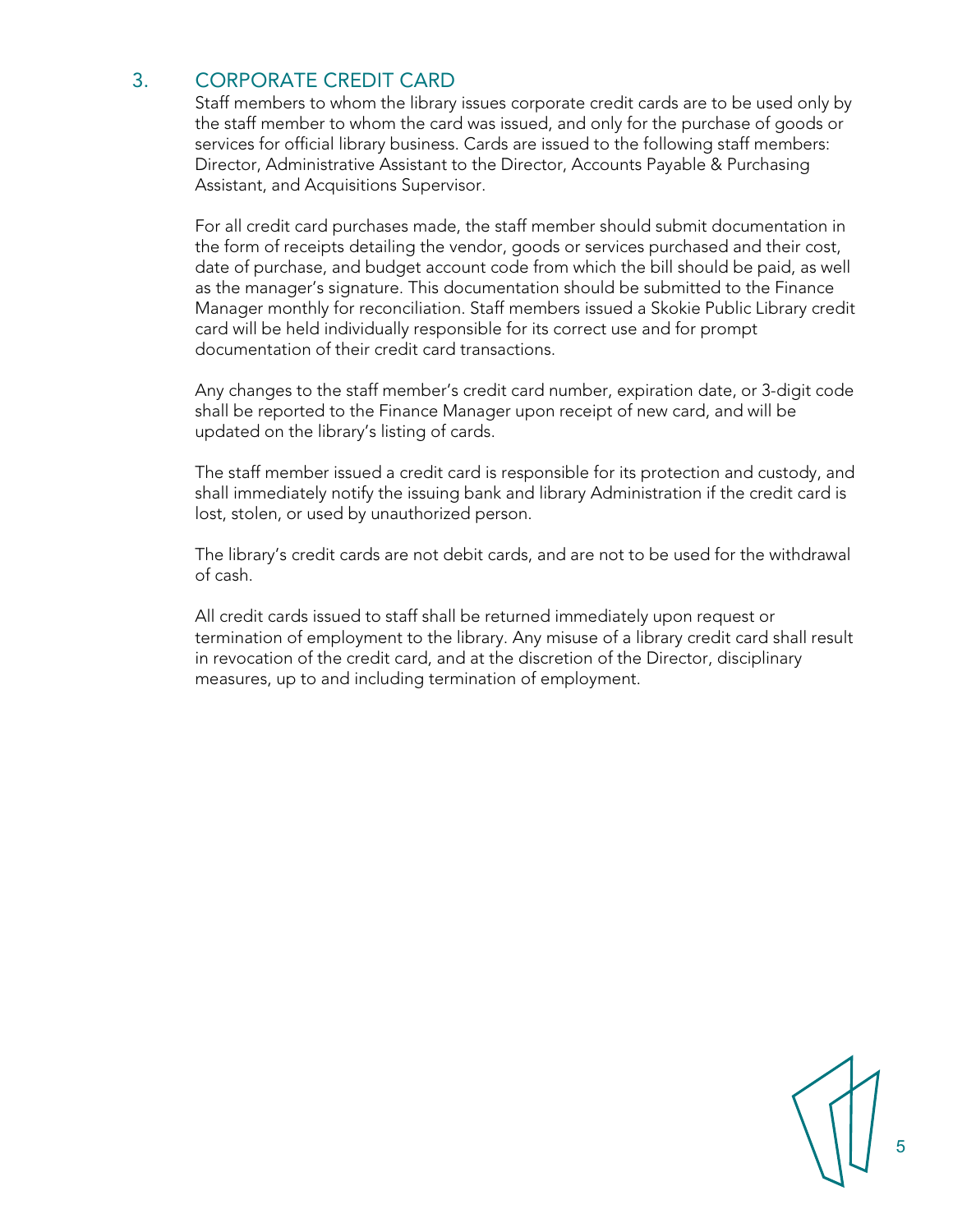# 4. DISPOSAL OF PROPERTY

Print and non-print items, equipment, supplies, art works, and or any personal property of the library, which in the Board's judgment are no longer needed or useful for library purposes, may be sold or disposed of as outlined in this Section. The disposal of real or personal property of the library shall conform to 75 ILCS 5/4-16.

The Board delegates authority to the Director for the sale or disposal of surplus library property as follows:

- Property of any value may be donated or sold to another tax-supported library or library system. Property may also be traded in for credit towards a replacement item.
- Property of Skokie Public Library having a unit value of \$1,000 or less may be disposed of in the following manner:
	- o If the item is in unusable and/or unsafe condition, it is to be disposed of through appropriate recycling and/or waste management channels.
	- o If the item is one of specialized use, the library may offer the item for sale through other channels.
	- o Books and non-print items from the library's collections and library equipment suitable for personal use valued individually at less than \$1,000 are donated to Better World Books or other organizations that redistribute used books.
	- o Any other personal property having an individual current value of \$1,000 or less may, at the discretion of the Director, be discarded; exchanged for credit for new equipment; made available for sale; or given to local philanthropic, educational, cultural, governmental or other not-for-profit organizations.
- Property of Skokie Public Library having a unit value of more than \$1,000 but less than \$2,500 may be disposed of in the following manner:
	- o The item is to be displayed at the library, and a public notice posted of its availability for purchase, and of the date and terms of the proposed sale.
- In the case of property with a value of more than \$2,500, notice of its availability for purchase and the sale location shall be posted on library property, and also published in a local newspaper, along with the date and terms of proposed sale once a week for two successive weeks. Bids shall be taken for such property. All bids may be rejected if deemed inadequate, and the library will dispose of the property in the best interests of the library.

In no case shall members of the Board, the Director, or members of their immediate families bid on or purchase any library item declared surplus. No library staff members or members of their immediate families may purchase any library item declared surplus, except through competitive public bidding.

6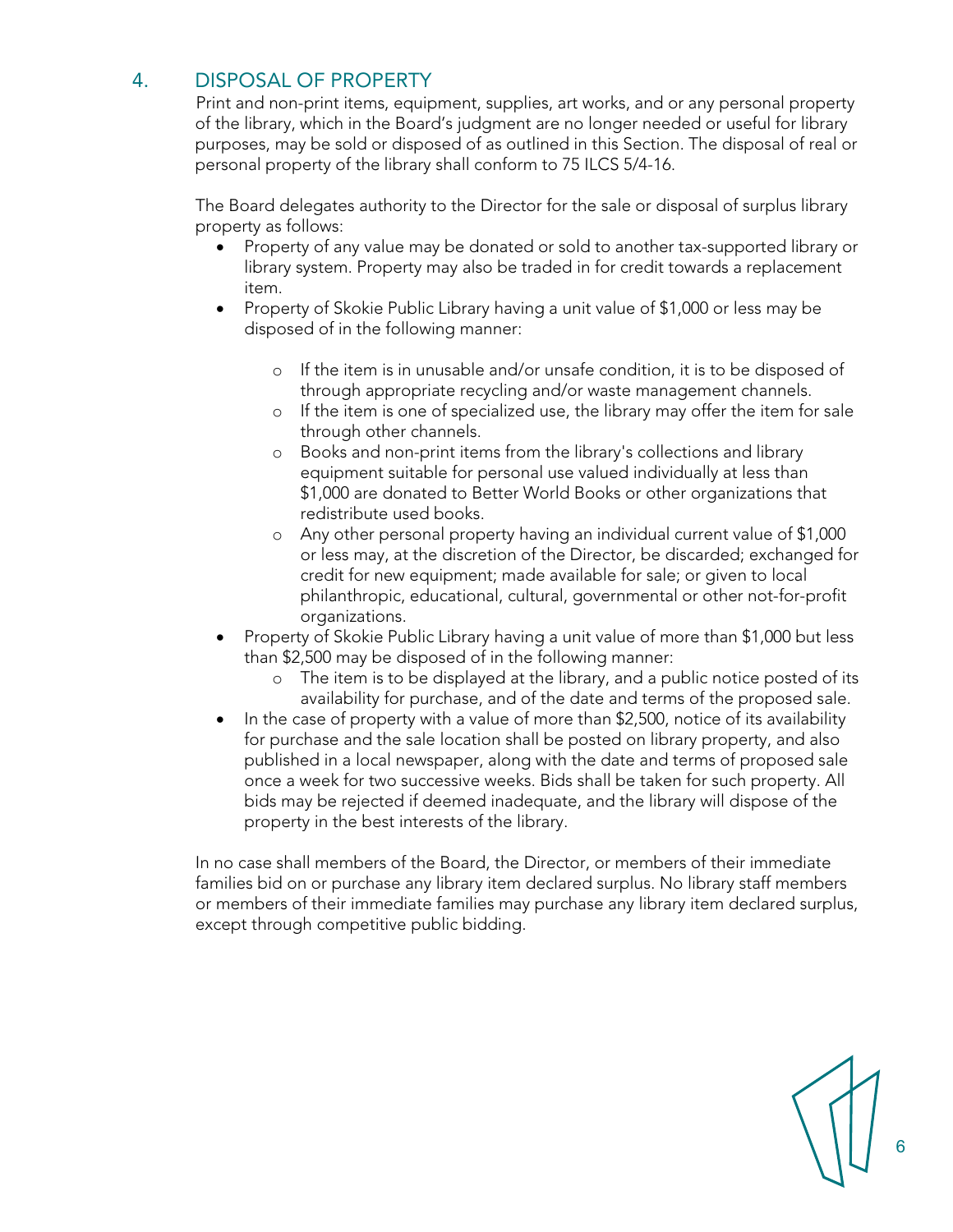## 5. DONATIONS

The library welcomes monetary donations and donations of stock, materials, and other items. The purpose of this Section is to provide guidance to prospective donors. The library reserves the right to accept or reject any donation.

## 5.1 Types of Donations

#### 5.1.1 Monetary Donations

The library welcomes monetary donations. There are two types of monetary donations: restricted and unrestricted.

## 5.1.1.1 Restricted Donations

Restricted donations are those as to which the donor has defined specific terms, conditions, and purposes. The library may accept such donations if they support the library's mission. With the exception of donations designated for purchasing library materials, the Director or Director's designee will coordinate restricted donations and will determine, in consultation with the Board if necessary, the suitability of the restricted donation. Terms of acceptance must be compatible with the library's policies, the donor's intent, and applicable laws.

In the case of money donated to purchase library materials, the donor may recommend an age level, broad subject area, or format. The library will attempt to honor the donor's wishes if the donor's recommendations are consistent with library policies, current needs, and available space. The library does not guarantee that expenditures will be made in the recommended categories. Library staff will make selections of specific titles. Materials purchased with donated funds become a part of the library's collection subject to the library's normal guidelines for deaccession and disposal.

## 5.1.1.2 Unrestricted Donations

Unrestricted donations are those as to which the donor has not specified conditions, terms, or purposes. Whenever possible, the library will use these donations to purchase items that enhance the library building or library services, which may be outside the scope typically provided for in the library's budget.

Typical uses of unrestricted monetary donations include, but are not limited to the following:

- Works of art
- Giveaways and prizes for the community
- Aesthetic building enhancements
- Emerging technology
- **Furniture**

7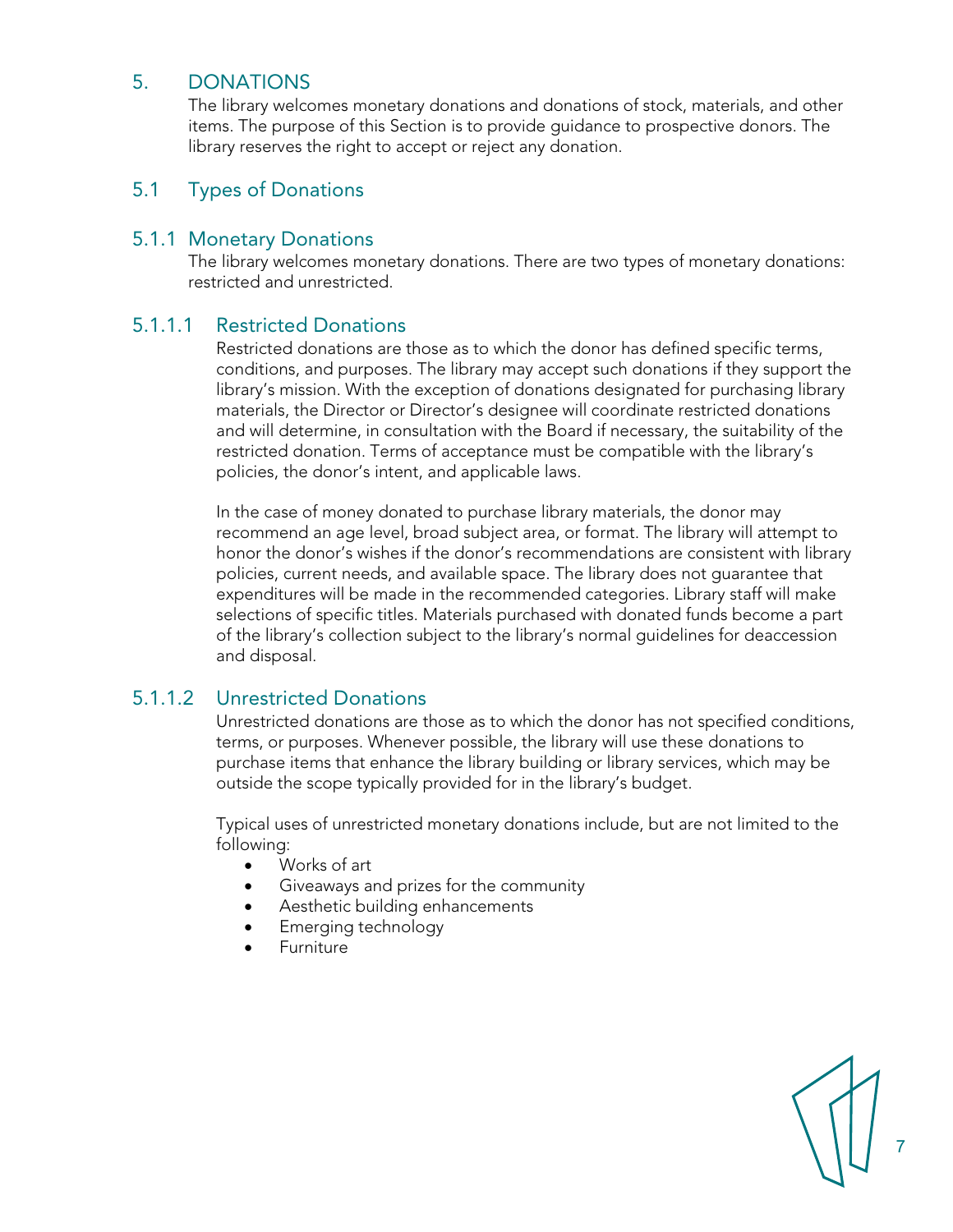# 5.1.2 Donation of Library Materials

The library generally accepts donations of books and other library material but reserves the right to impose limits and operational guidelines to ensure such donations can be effectively managed. Typically, the library donates such material to Better World Books or other similar organizations. On occasion, donated materials may be added to the library's collection subject to library policies and guidelines for deaccession and disposal.

## 5.1.3 Donation of Other Items

The library will consider on a case-by-case basis donations of furniture, merchandise, works of art, and other goods and services that support the library's mission. The Director or Director's designee will coordinate inquiries about such donations and will determine their suitability, in consultation with the Board if necessary. Terms of acceptance will be in accordance with library policies, the donor's intent, and applicable laws.

## 5.2 Acknowledgement of Donations

With the exception of donations of library material, the library will provide a letter to the donor acknowledging the donation. In the case of memorial or tribute donations, a letter will also be provided to a representative of the honored individual, if possible. Generally, acknowledgement letters will be mailed. For the donation of library material, the donor may request a receipt from library staff. Donations to the library may be tax deductible. The library will not provide a valuation for any donated items or goods.

If practical to do so, the library will place a plaque acknowledging a donation on or near the donated item or the item purchased with donated funds. When funds are donated for the purchase of library material in memory or honor of an individual, a bookplate will be applied to each item, if possible.

## 5.3 Use of Gifts

All gifts other than donated funds are accepted with the understanding that it may someday be, in the sole discretion of the library, in the library's best interests to sell or dispose of the gift.

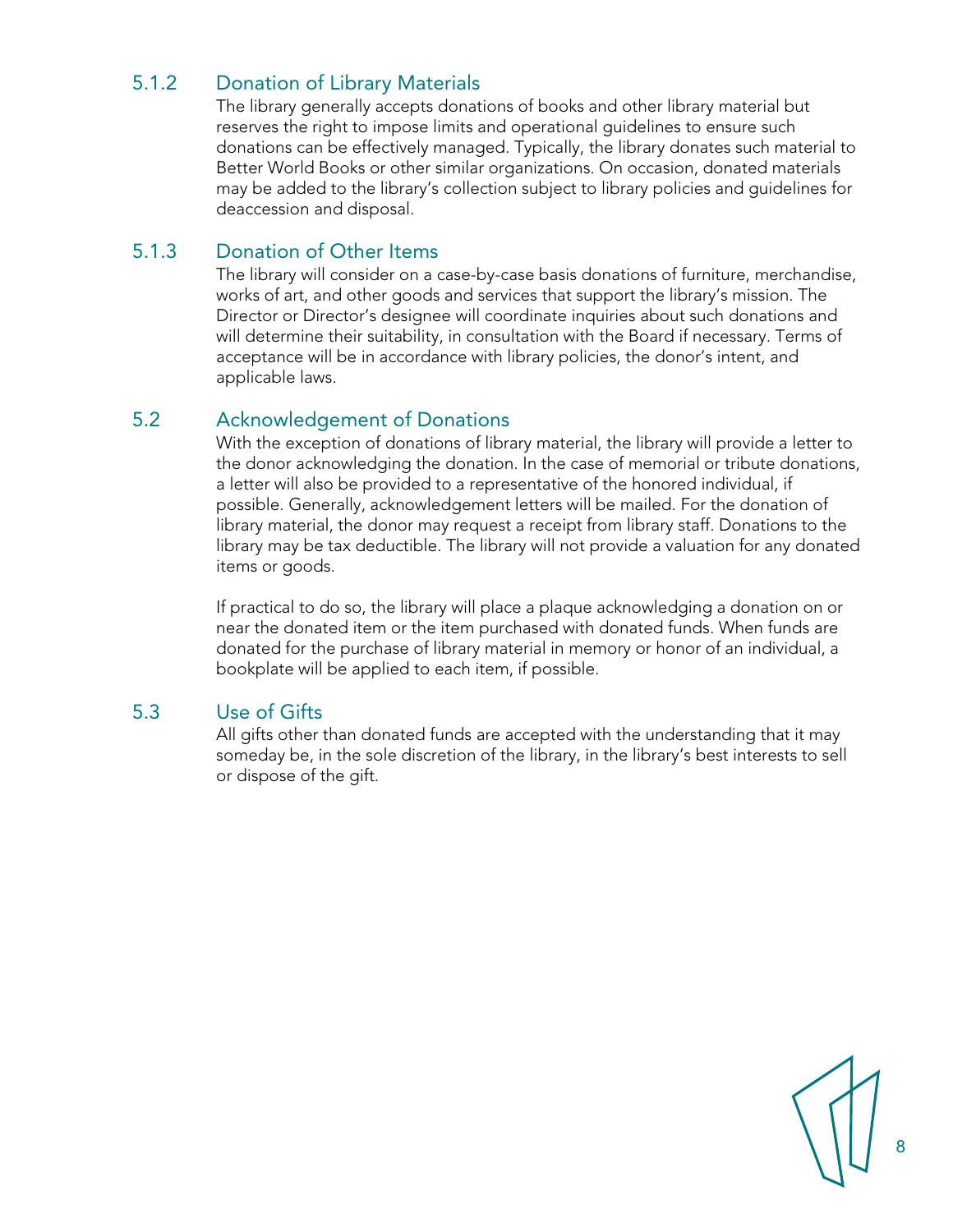# 6. FUND BALANCES

A Fund Balance Policy establishes a minimum level at which the projected end-of year fund balances should be maintained, in order to provide long-term financial stability, cash flow for operations, and fund balances adequate to ensure that the library will be able to respond to emergencies from a strong fiscal position.

## 6.1 Definitions – Government Accounting Standards Board (GASB) Statement 54

#### *Nonspendable Fund Balance*

Assets that are not in a spendable form (prepaids) or are required to be maintained intact (the principal of a permanent fund).

#### *Restricted Fund Balance*

The portion of a fund that consists of amounts that are subject to externally enforceable legal restrictions or are restricted through legislation adopted by the Board.

#### *Unrestricted Fund Balance*

The total of the Committed, Assigned and Unassigned Fund Balances.

- a. *Committed Fund Balance* The portion of a fund that consists of amounts that are subject to a self-imposed limitation placed there by formal action of the Board. Modification or removal of the limitation may only occur through formal action by the Board.
- b. *Assigned Fund Balance* The portion of a fund that the Board intends to use for a specific purpose. Intent may be expressed by the Board or may be delegated to members of the management team by the Board.
- c. *Unassigned Fund Balance* The portion of a fund that is available for any purpose.

## 6.2 Skokie Public Library Funds and Target Balances

#### *General Fund*

The General Fund is the library's operating fund. Taxes levied for this fund will be classified as unassigned funds. At the end of the fiscal year, funds may be transferred to the Reserve Fund for Sites and Buildings through a resolution of the Board.

In the event Reserve Fund monies are needed to support General Fund expenditures, the Board may approve a resolution to borrow funds temporarily or make a permanent transfer from the Reserve Fund for Sites and Buildings to the General Fund.

#### *Reserve Fund for Sites and Buildings*

The Reserve Fund for Sites and Buildings is used to account for and report financial resources for capital outlays including the acquisition or construction of capital facilities and other capital assets. The Reserve Fund balance is reviewed in developing the long-range fiscal plan and is maintained at a level appropriate for anticipated capital requirements. This fund is classified as committed.